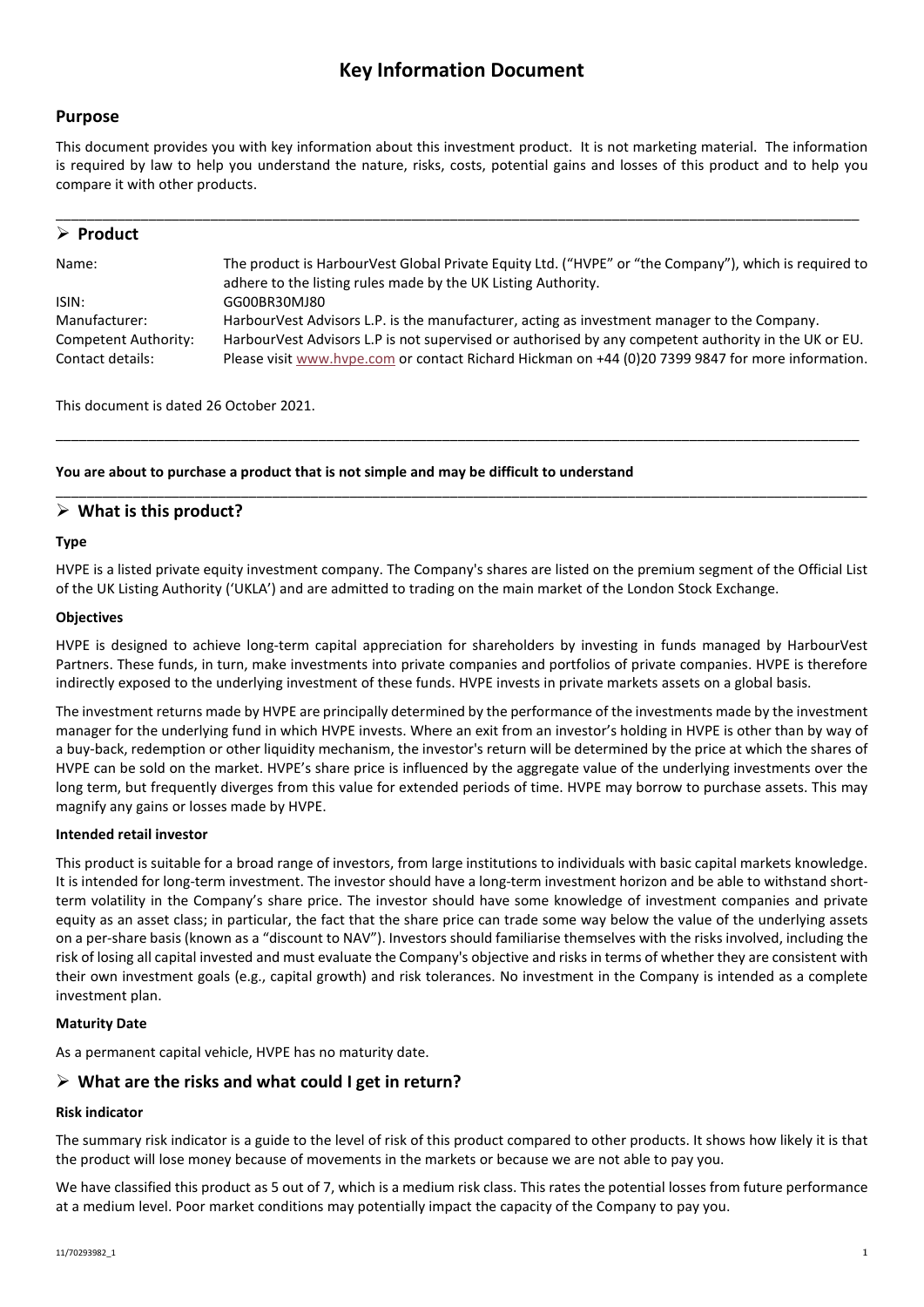

The following are some of the other risks materially relevant to this product which are not taken into account in the summary risk indicator:

Changes in the value of underlying investments (including currency risk); illiquidity in the market for the shares; shares trading at a discount/premium to NAV; reliance on the investment manager; and continued access to credit.

Please refer to the Annual Report cited in the "Other Relevant Information" section for further information on these risks. This product does not include any protection from future market performance so you could lose some or all of your investment. If we are not able to pay you what is owed, you could lose your entire investment.

**Performance Scenarios**

**Market developments in the future cannot be accurately predicted. The scenarios shown are only an indication of some of the possible outcomes based on recent returns. Actual returns could be lower.**

| Investment £10,000<br><b>Scenarios</b> |                                     | 1 year    | 3 years    | 5 years<br>(Recommended holding)<br>period) |
|----------------------------------------|-------------------------------------|-----------|------------|---------------------------------------------|
| Stress scenario                        | What you might get back after costs | £4,053    | £2,810     | £2.751                                      |
|                                        | Average return each year            | -59.47%   | $-34.50\%$ | $-22.75%$                                   |
| Unfavourable scenario                  | What you might get back after costs | £8,477    | £8,934     | £10,146                                     |
|                                        | Average return each year            | $-15.23%$ | $-3.69%$   | 0.29%                                       |
| Moderate scenario                      | What you might get back after costs | £11,489   | £15,344    | £20,491                                     |
|                                        | Average return each year            | 14.89%    | 15.34%     | 15.43%                                      |
| Favourable scenario                    | What you might get back after costs | £15,872   | £26,858    | £42,176                                     |
|                                        | Average return each year            | 58.72%    | 39.00%     | 33.36%                                      |

This table shows the money you could get back over the next 5 years, under different scenarios, assuming that you invest £10,000. The scenarios shown illustrate how your investment could perform. You can compare them with the scenarios of other products. The scenarios presented are an estimate of future performance based on evidence from the past on how the value of this investment varies, and are not an exact indicator. What you get will vary depending on how the market performs and how long you keep the investment/product.

The stress scenario shows what you might get back in extreme market circumstances, and it does not take into account the situation where we are not able to pay you. The figures shown include all the costs of the product itself, but may not include all the costs that you pay to your advisor or distributor. The figures do not take into account your personal tax situation, which may also affect how much you get back.

## **What happens if HarbourVest Advisors L.P is unable to pay out?**

The manufacturer of this product has no obligations to 'pay out'. Investors may, however, suffer loss if the Company is unable to return the investor's entire investment. Investors do not have protection from an investor compensation or guarantee scheme.

### **What are the costs?**

The Reduction in Yield (RIY) shows what impact the total costs you pay will have on the investment return you might get. The total costs take into account one-off, ongoing and incidental costs.

The amounts shown here are the cumulative costs of the product itself, for three different holding periods. They include potential early exit penalties. The figures assume you invest £10,000. The figures are estimates and may change in the future.

#### **Costs over Time**

The person selling you or advising you about this product may charge you other costs. If so, this person will provide you with information about these costs, and show you the impact that all costs will have on your investment over time.